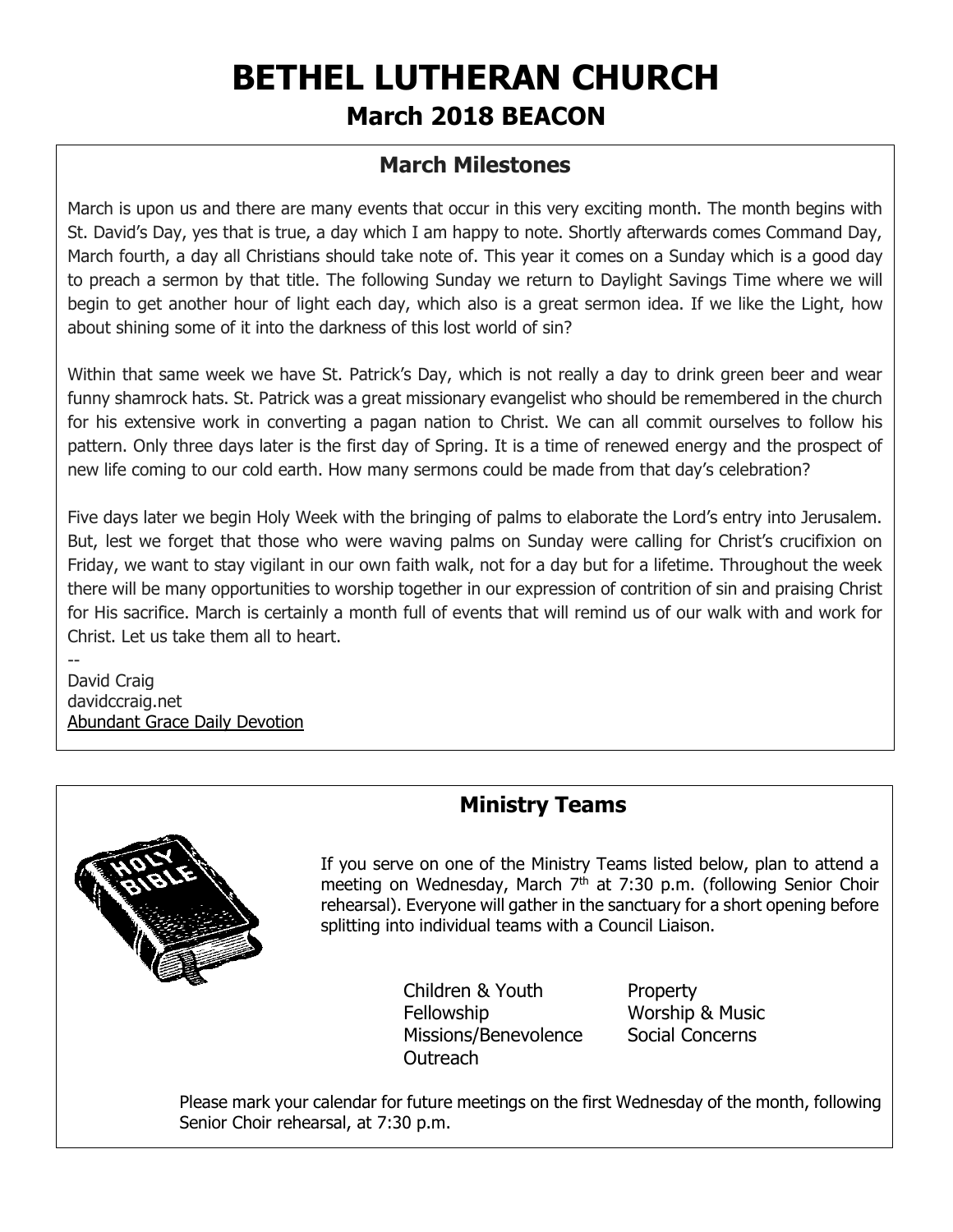#### **Easter Flowers**

The order forms for our Easter Garden will be available on March 2<sup>nd</sup> in the church office and at the back of the church. Anyone wishing to order flowers for our Easter Garden in memory or in honor of someone should complete the form and leave it along with payment in the office no later than Sunday, March  $18<sup>th</sup>$ . Thank you.

## **Call Committee Update**

We continue to review resumes coming in and we are in the process of starting to reach out for more information from a few of them. We are also starting the process of selecting a few we would like to have a first interview with. We have scheduled an interview with one candidate so far. Please keep the Bethel congregation and all the candidates in your prayers that we find the right fit for our future pastor.

Jeremy Paulson Call Committee Chair

## **Organized Prayer for Bethel Families**

**WEEK OF MARCH 4 –** Gary & Dawn (Wiese) Cornelius, Larry & Carol Chapman, Sharon Knudson, Matt & April (Gerloff) Kressley, Jaxon, Derek, Bryer & Cayden, Dale & Jan Stearns, Michelle Stearns

**WEEK OF MARCH 11 –** Jeff & Angie Church, Zach Church, Pam Dohrn, Dale & Candy Krohn, Michelle Krohn, James & Sara (Stearns) Deike, Logan & Claire, Sandi Shepard

**WEEK OF MARCH 18 –** Terry & Darla Drewelow, Dennis & Julie Dudley, Virgil Lindaman, Luke & Tricia (Krohn) Smith, Chris & Nina Sweeney, Rose & Alexander, Rex & Hope Tomkins, Desiree & Blake

**WEEK OF MARCH 25 –** Ryan Dudley & family, Wayne & Norma Dudley, Jerry & Lisa (Senne) Luhring, Chelsea, Megan & Olivia, Randy & Connie Luhring, Chelsie, Lane & Cameron, Ted & Faye Tuitjer, Lee & Pat Van Hauen

## **Family Devotions for March**

#### **Shine!**

Bible Verse: "…, let your light shine before men, that they may see your good deeds and praise your Father in heaven." Matthew 5:16

We are now in the season of Lent, a time when Christians focus and meditate on the life of Christ and His journey to the cross for our sake. As you do this with your family and alone, pray that the time you spend in the Word will strengthen your faith and give you the desire to share it. Talking to others about Jesus is #1, but don't forget how letting your light shine before others can also draw people to Christ. People are often watching the way we act more than they are listening to what we say, so talk with your kids and come up with ways to shine Jesus' light! Here's a start:

- 1) Be the one at work or at school who refuses to cheat.
- 2) Be the neighbor who acts neighborly.
- 3) Be the employee or student who does the work and doesn't complain.
- 4) Be the encourager to someone who needs encouraging.
- 5) Be one who "practices what you preach/teach."

(Adapted from *Grace for the Moment* by Max Lucado)

Pray: Dear Heavenly Father, help us in our Lenten meditations to become stronger in our faith and to let our light shine so others may come to glorify You! In Jesus' name, amen.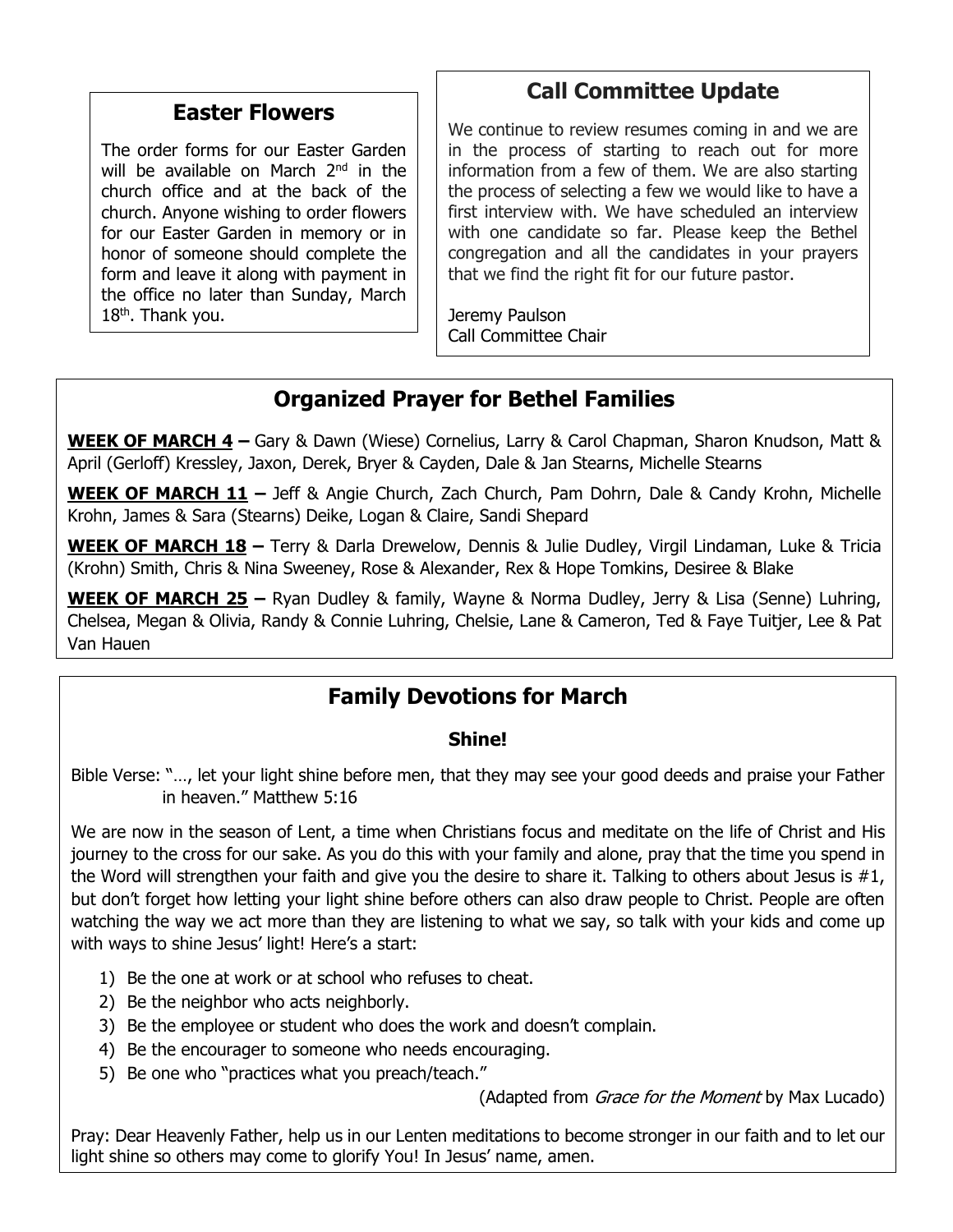## **March Bible Reading Schedule**

March 1, Th: I Kings 2:36-46, Job 39:19-30, Jeremiah 3 Friday: I Kings 3:1-15, Job 40:1-14, Jer. 4:1-18 Saturday: I Kings 3:16-28, Job 40:15-24, Jer. 4:19-31 Sunday: Exodus 9 March 5, Mon:I Kings 4:1-21, Job 41:1-11, Jer. 5:1-17 Tuesday: I Kings 4:22-34, Job 41: 12-34, Jer. 5:18-31 Wednesday: I Kings 5, Job 42, Jer. 6:1-15 Thursday: I Kings 6:1-22, Song of Solomon 1, Jer. 6:16-30 Friday: I Kings 6:23-38, Song of Sol. 2, Jer. 7:1-15 Saturday: I Kings 7:1-17, Song of Sol. 3, Jer. 7:16-34 Sunday: Exodus 10 Mar 12, Mon: I Kings 7:18-37, Song of Sol. 4, Jer. 8 Tuesday: I Kings 7:38-51, Song of Sol. 5, Jer. 9:1-11 Wednesday: I Kings 8:1-21, Song of Sol. 6, Jer. 9:12-26 Thursday: I Kings 8:22-43, Song of Sol. 7, Jer. 10:1-10 Friday: I Kings 8:44-53, Song of Sol. 8, Jer. 10:11-25 Saturday: I Kings 8:54-66, Hebrews 1, Jer. 11 Sunday: Exodus 11 Mar 19, Mon: I Kings 9:1-14, Heb. 2, Jer. 12 Tuesday: I Kings 9:15-28, Heb. 3, Jer. 13:1-14 Wednesday: I Kings 10:1-13, Heb. 4, Jer. 13:15-27 Thursday: I Kings 10:14-29, Heb. 5, Jer. 14:1-10 Friday: I Kings 11:1-13, Heb. 6, Jer. 14:11-22 Saturday: I Kings 11:14-25, Heb. 7:1-14, Jer. 15 Sunday: Exodus 12 Mar 26, Mon: I Kings 11:26-43, Heb. 7:15-28, Jer. 16 Tuesday: I Kings 12:1-20, Heb. 8, Jer. 17:1-13 Wednesday: I Kings 12:21-33, Heb. 9:1-15, Jer. 17:14-27 Thursday: I Kings 13:1-19, Heb. 9:16-28, Jer. 18:1-12 Friday: I Kings 13:20-34, Heb. 10:1-18, Jer. 18:13-23 Saturday: I Kings 14:1-18, Heb. 10:19-39, Jer. 19

## **Showing We Care**

There are many people who might benefit from a homecooked meal(s) provided by members of our congregation. They may be recovering from surgery or illness, having treatments, coping with the loss of a loved one, etc. If you know of someone who could use our help – or – if you are able to help, please contact Janet (319-269-9674), Jenny (319-269- 2578), or Sharleen (319-414-7409).

## **March Birthdays**

- 5 Jim Lupkes
- 6 Abigail Knock
- 7 Ben Frieling, Ruth Zacharias
- 11 Ian Muller
- 20 Dennis Gerloff, Cindy Simon
- 24 Paul Hubbard
- 26 Ryan Bixby, Carol Chapman, Nichole Wiese
- 27 Leland Aalfs
- 28 Kyle Henrichs, Harvey Peters
- 31 Michelle Krohn

## **March Anniversaries**

- 5 Bruce & Cindy Simon (36)
- 8 Ted & Faye Tuitjer (59)
- 12 Bill & Irene Senne (57)
- 17 Bill & Jackie Hager (17)
- 20 Jim & Eileen Lupkes (52)
- 24 Randy & Connie Luhring (34)

#### **Fellowship Following Worship**

Please see the sign-up sheet on the bulletin board to volunteer to make coffee and bring treats for fellowship following worship for a Sunday in March. A separate sign-up sheet will be posted for future months. Thank you.

## **Thank You**

Dale and I would like to thank the congregation for all the support and prayers directed our way. Keep the prayers coming. Thanks again.

> Dale and Candy Krohn and family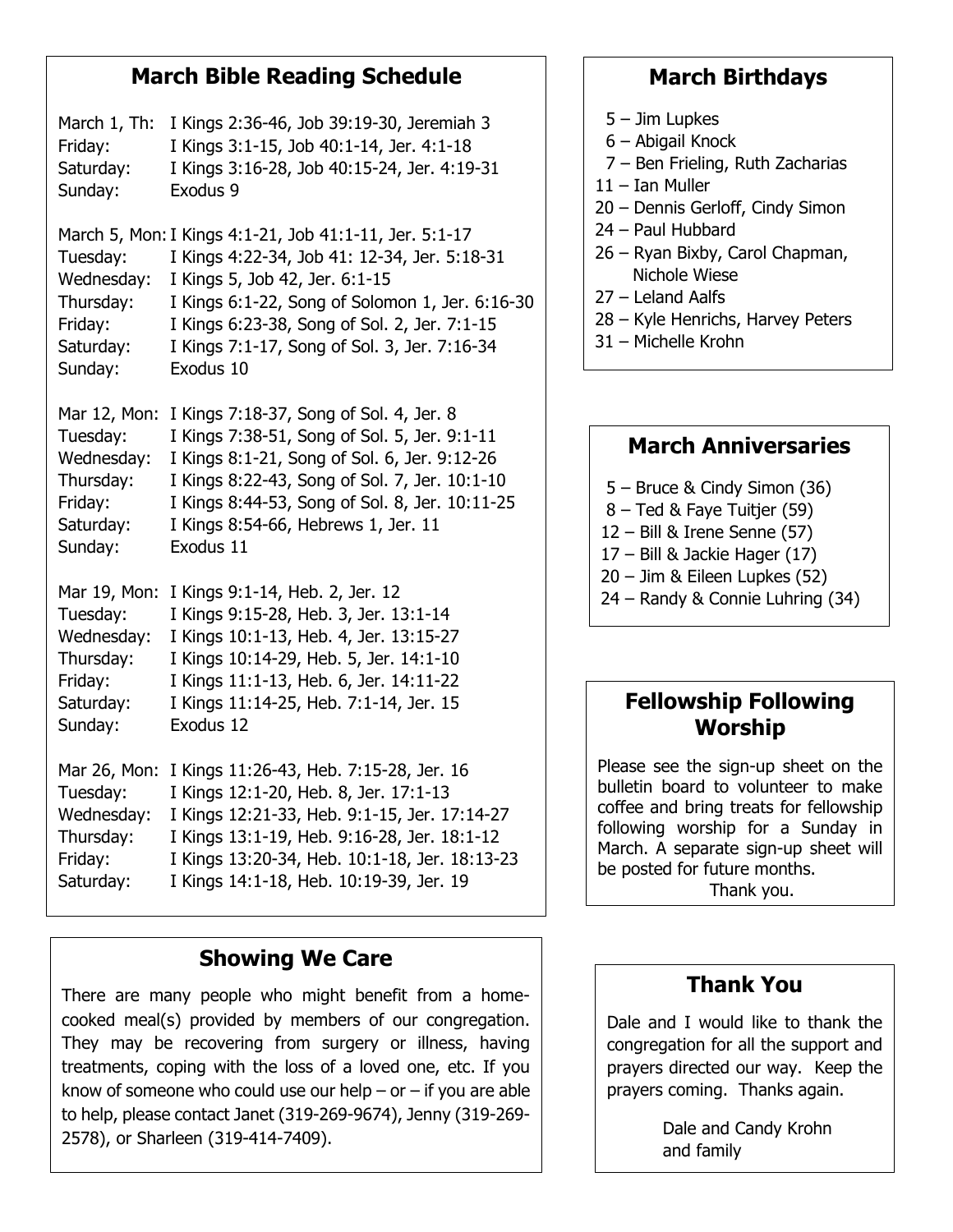# **February 7, 2018 Church Council Minutes**

(to be reviewed at the March Council meeting)

Present: Dan Frey, Stacy Palmer, Allen Redman, Darla Drewelow, Marilyn Ingalls, Carol Chapman, Bruce Simon, JoAnne Schwarz, Michelle Krohn

Approval of the Agenda: Motion made by Marilyn Ingalls, 2<sup>nd</sup> by JoAnne Schwarz

Approval of the Minutes: Motion made by JoAnne Schwarz,  $2<sup>nd</sup>$  by Carol Chapman

Approval of the Treasurer's Report: Motion made by Carol Chapman, 2<sup>nd</sup> by Marilyn Ingalls

#### Ministry Team Reports:

Council Liaisons were selected as follows:

- Children & Youth Ministry Team Stacy Palmer
- Outreach Ministry Team Marilyn Ingalls, Michelle Krohn, Darla Drewelow
- Fellowship Ministry Team Marilyn Ingalls, Michelle Krohn, Darla Drewelow
- Property Ministry Team Bruce Simon, Michelle Krohn
- Worship & Music Ministry Team JoAnne Schwarz
- Social Concerns Ministry Team Carol Chapman
- Missions/Benevolence Ministry Team Allen Redman

#### Correspondence: EWALU Youth Camp

#### Old Business:

1. Sanctuary Lighting – All in attendance of the annual meeting felt lighting needs improvement. At the next meeting, Dan will provide council with proposals and ideas for improvements from lighting specialists.

#### New Business:

- 1. Election of Officers Dan Frey was elected President, Michelle Krohn was elected Vice President, Stacy Palmer was elected Secretary
- 2. Committee Liaisons assignments listed above
- 3. Pastor's Book Sale Motion to approve by Allen Redman,  $2^{nd}$  by Michelle Krohn to allow Pastor to sell his books at the church from Ash Wednesday – Palm Sunday, with a portion of the proceeds being provided to the church youth group
- 4. Ash Wednesday Proceeds and workers Motion to approve by Allen Redman,  $2^{nd}$  by Bruce Simon for proceeds from the soup supper to benefit youth group. Sign-up sheet passed for workers from council and youth and their families helping set-up, serve and clean-up
- 5. Committee/Team restructure Discussion surrounded combining Outreach and Fellowship teams, as well as urging all teams to meet the Wednesday prior to council meetings to improve reporting, etc.
- 6. Council Installation date Set for Sunday, March 11
- 7. Samantha Kuhn & Reece Spree Wedding Motion to approve by Stacy Palmer, 2<sup>nd</sup> by Michelle Krohn to add the wedding to the calendar for August 10 after providing couple with copy of fee schedule, etc.
- 8. Postcards for Palm Sunday/Easter Discussion surrounding sending postcards to postal customers for Palm Sunday and Easter Sunday services. Further costs and details to be provided at next meeting

Closing Prayer/The Lord's Prayer: Motion to adjourn the meeting by Bruce Simon, 2<sup>nd</sup> by Allen Redman

March Communion Assistants: Carol Chapman, Allen Redman April Communion Assistants: Bruce Simon, Marilyn Ingalls

Submitted by Stacy Palmer, Council Recording Secretary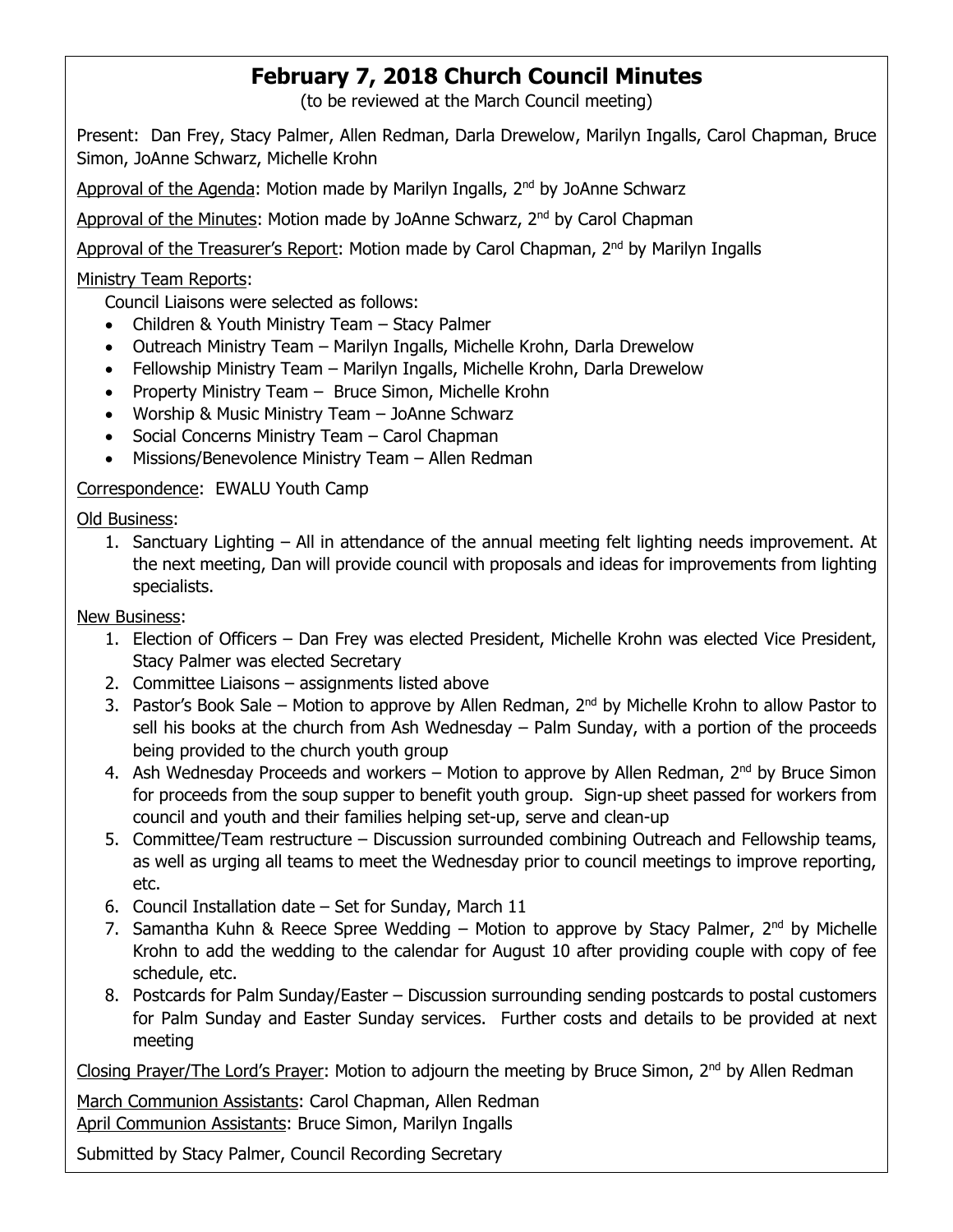# Worship Assistant Schedule for March--Worship Service 9:00 a.m.

|                                       | March 4                                         | March 11                             | March 18                                        | March 25                | March 29,<br><b>Maundy</b><br><b>Thursday</b> | March 30,<br><b>Good Friday</b> |  |  |  |
|---------------------------------------|-------------------------------------------------|--------------------------------------|-------------------------------------------------|-------------------------|-----------------------------------------------|---------------------------------|--|--|--|
| <b>USHERS</b>                         | Steve & Sherry Brouwer                          |                                      |                                                 |                         |                                               |                                 |  |  |  |
| ORGANISTS/PIANISTS                    | Janet Mennen/Sharleen Hubbard/Jacque Craig      |                                      |                                                 |                         |                                               |                                 |  |  |  |
| <b>ALTAR GUILD</b>                    | Rachael Redman                                  |                                      |                                                 |                         |                                               |                                 |  |  |  |
| <b>GREETERS</b>                       | Roger &<br>Doralene Renken                      | <b>Irene Senne</b>                   | Larry & Carol<br>Chapman                        | Jim & JoAnne<br>Schwarz |                                               |                                 |  |  |  |
| <b>LECTORS</b>                        | Darla Drewelow                                  | Jim Schwarz                          | Carol Chapman                                   | Diane Buss              |                                               |                                 |  |  |  |
| <b>LITURGISTS</b>                     | <b>Bonnie Gerloff</b>                           | JoAnne Schwarz                       | <b>Terry Mennen</b>                             | Michelle Krohn          |                                               |                                 |  |  |  |
| <b>ACOLYTES</b>                       | am-Ava Mann<br>am-Corryn Mann<br>pm-Evan Palmer | am-Devin Bernard<br>pm-Gavin Bernard | am-Ava Mann<br>am-Evan Palmer<br>pm-Corryn Mann | Evan Palmer             | Devin Bernard<br>Gavin Bernard                |                                 |  |  |  |
| <b>COMMUNION</b><br><b>ASSISTANTS</b> | Carol Chapman<br>Allen Redman                   |                                      | Carol Chapman<br>Allen Redman                   |                         | Carol Chapman<br>Allen Redman                 |                                 |  |  |  |
| <b>COFFEE FELLOWSHIP</b>              |                                                 | <b>Irene Senne</b>                   |                                                 |                         |                                               |                                 |  |  |  |
| <b>SOUND SYSTEM</b>                   | Michelle Krohn/Stacy Palmer                     |                                      |                                                 |                         |                                               |                                 |  |  |  |

# February Summary of Attendance and Financial Contributions

|                                           | <b>Attendance</b> | <b>Bene./Mission</b> | <b>Current</b> | <b>Building Maintenance</b> |
|-------------------------------------------|-------------------|----------------------|----------------|-----------------------------|
| <b>Sunday, February 4</b>                 | 44                | \$102.10             | \$1,343.97     | \$0.00                      |
| <b>Sunday, February 11</b>                | 58                | \$167.00             | \$2,313.03     | \$0.00                      |
| Wed., Feb. 14, Sun., Feb. 18 am & pm      | 39/70/30          | \$184.20             | \$2,464.83     | \$0.00                      |
| Sunday, February 25 am & pm               | 51/29             | \$96.31              | \$1,551.88     | \$0.00                      |
| <b>Total Receipts February 1-25, 2018</b> |                   | \$1,160.21           | \$15,884.69    | \$0.00                      |

Email: [bethelparkersburg@gmail.com](mailto:bethelparkersburg@gmail.com) Website: [www.bethelparkersburg.org](http://www.bethelparkersburg.org/) 'Like' & 'Follow' us on Facebook too!